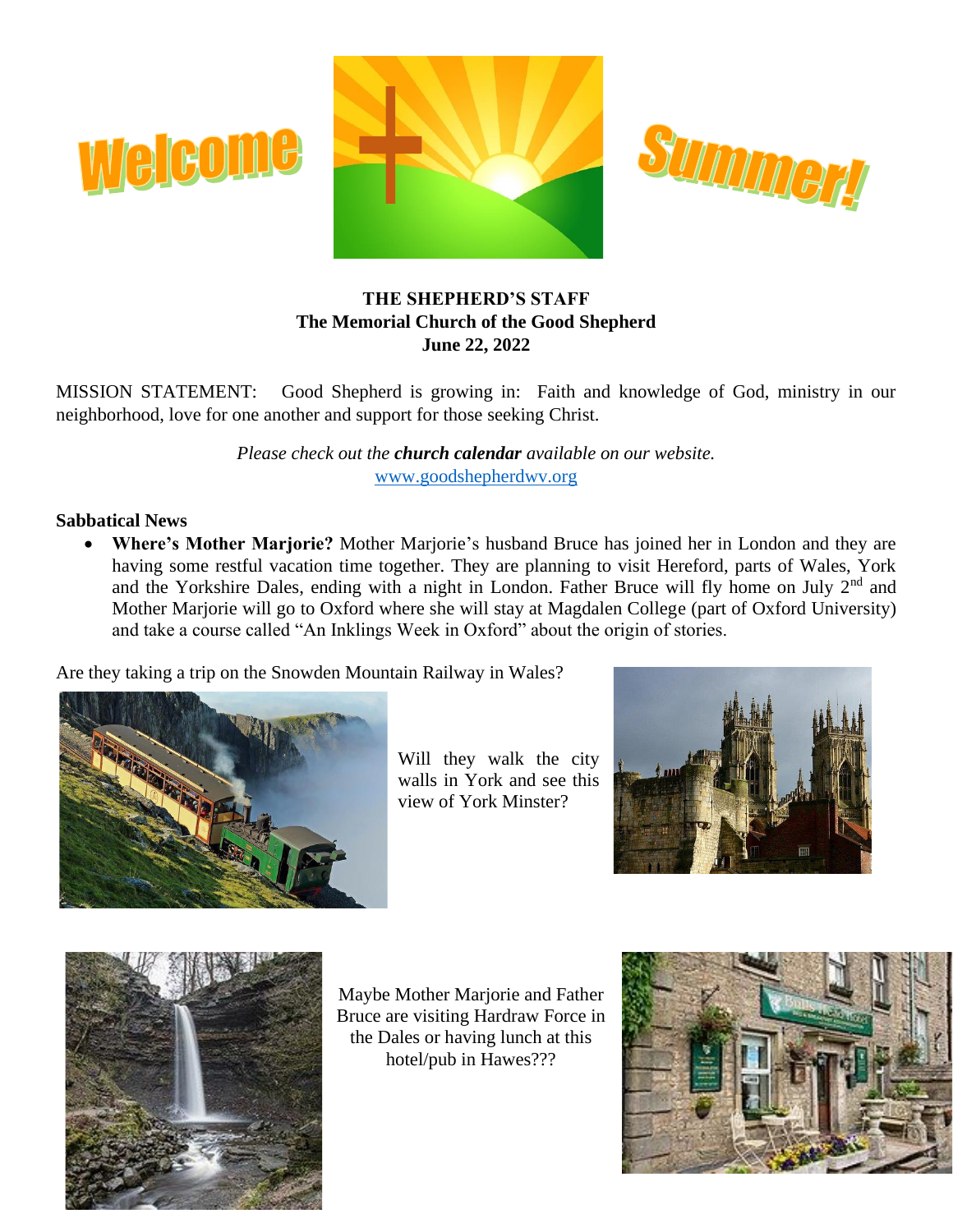# • **Invite, Welcome, Connect**

IWC hosted a Father's Day event last Sunday after the 9:30 AM joint service with The Rev. Canon Dr. Lee Anne Reat, our celebrant and preacher. There was an opportunity to play cornhole, a photo gallery of fathers that led to stories being shared, and grilled hot dogs with delicious sides and ice cream bars/sandwiches. Thank you to everyone who helped pull this together after surgery and a death in the family sidelined the two original organizers.



• **Advanced Notice:** IWC is arranging a special Sunday of bluegrass music for July 24 with special guest Johnny Staats. See the flyer attached to this issue of the Staff and mark your calendar now.

## **Coming Up Soon: Lee Ann Reat, David Cooper and Open Sky**

This Sunday, June 26 will be Canon Reat's last Sunday with us. One more great sermon (at 8 AM or 10:15 AM) and a chance to thank her for being here with us.

Sunday July 3 we will have 2 services of Morning Prayer at 8 and 10:15 AM led by David Cooper with special emphasis on Independence Day. The C-Notes will also be here at the 10:15 service.

Sunday July 10 we will have another Joint service at 9:30 AM with Morning Prayer led by David Cooper and participation by the Open Sky Arts Collective. Open Sky will offer their Open Sky Clubhouse program for area children ages 6-11 on Monday July 11 through Friday July 15 from 10 AM-2 PM. Kids will enjoy sports, art, lunch, and the chance to experience the love of Jesus.

### **Last Sunday Supper – This Sunday, June 26**

![](_page_1_Picture_9.jpeg)

The time has flown by and it is already time for our next neighborhood meal. If you are in town, please come at 1 PM to help set up and cook or at 5:15 PM to help serve and clean-up. It is a joy to work together to offer a nutritious meal to hungry families, seniors and the homeless, especially at the end of the month when whatever resources they have may be running low.

![](_page_1_Picture_11.jpeg)

### **Bishop Klusmeyer's Retirement**

As the diocese begins to prepare for Bishop Klusmeyer's retirement in October, the organizers would love to collect photographs you have of him throughout the years. Please forward digital copies to Vicki Iber. Her email address is mcivli65@gmail.com. If you have questions, please contact Vicki directly.

### **Bible Study Opportunity – Wednesday Evenings**

David Cooper, our Senior Warden, is leading two one-hour Bible Study sessions on Wednesdays, one at 6 PM and the other at 7 PM in the Adult Study Room (next to the Choir Room). Please let David know if you are coming so he makes sure you can get into the building (304-494-8790).

![](_page_1_Picture_16.jpeg)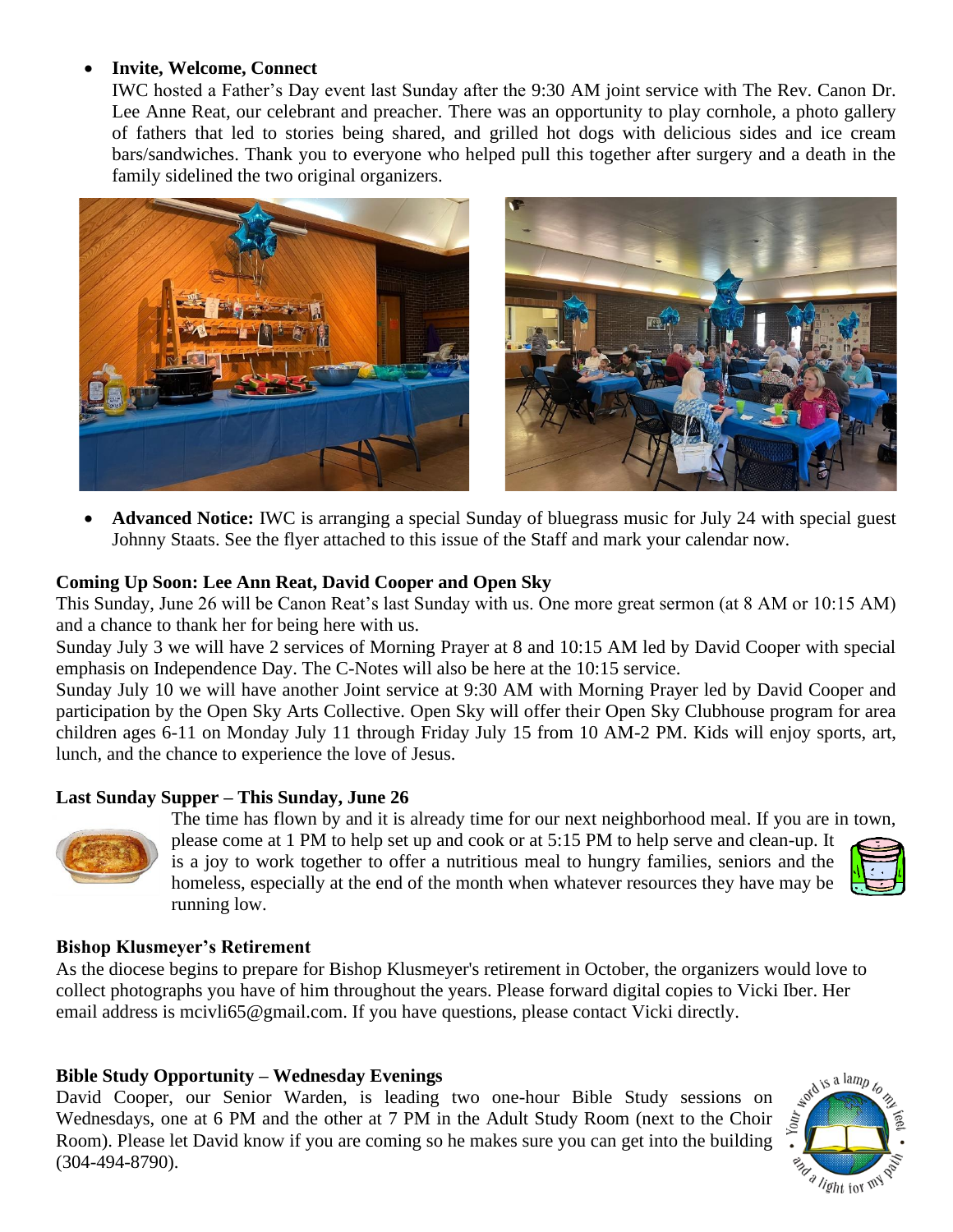### **Shepherd's Closet Rummage News:**

![](_page_2_Picture_1.jpeg)

The next sale will be Friday and Saturday, July 1 and 2 from 9  $AM - 2 PM$ . If you have items to donate please get them here by Monday June 26 or wait until after the sale. We always need gently used seasonal clothing, shoes, household linens, knickknacks, dishes and cookware. If you have kids or grandkids, we always need clothing they have outgrown. Call Deb Hepburn-McKinney if you

have questions about donations or if you can help prepare for the sale. 518-637-1734 (cell) or 304-834-3734.

#### **Staying Connected, Continuing to Serve**

### **Pastoral Care during the Sabbatical**

If you have a pastoral need while Mother Marjorie is gone, we have plans in place to help you. Three local clergy are on call in case of an emergency or death. The office will be open Monday – Thursday, 9-4:30 (closing at 3:30 June 1st through September 1st). If your need is outside office hours, call David Cooper, Senior Warden or Linda Crocker, Parish Ministries Coordinator (contact info on the last page). We will connect you with someone who can help.

Additionally, the Stephen Ministers will be connecting with shut-ins and other parishioners to see how things are going. They also will be able to offer a visit and/or home communion to those who can't come to church. As always, the prayer chain is available for prayer requests and we can bring a meal to people convalescing from surgery, an illness or having another need.

#### **Intercessory Prayers**

During your prayer time at home please use the lists below to remember those who have asked for our prayers:

#### *Parish Prayer List*

| The People of Ukraine                | Linda Hall $-$ healing                              | Danny Satow – motorcycle accident     |
|--------------------------------------|-----------------------------------------------------|---------------------------------------|
| Mike Cottrill $-$ healing            | Mary Jo Kinney – COPD                               | Gene Allander – healing               |
| Mary Gevas $-$ healing               | Hazel Ginther – peace                               | Jordan Tingler – healing $&$ strength |
| Dave Johnson $-$ healing of eye      | Diane Cottrill $-$ healing                          | Carol Lathrop $-$ healing             |
| Chris Heckman $- MS$                 | Ann Stevens – healing                               | Nanette – healing and strength        |
| Deb Hepburn-McKinney – healing       | Joe Martucci $-$ healing                            | Peter Gevas – healing                 |
| Vickie Dilley – healing $&$ strength | $M$ aggie Evans – healing                           | Sally Davis – healing                 |
| Jone Johnson – healing $&$ strength  | Brittany & Ian-Safe travels/bicycling across the US |                                       |

S*afety for all those serving in the Armed Forces*

*Those needing healing from cancer*

Nathan Jones, Hannah Slusher, Noah Estes, Sterling Slusher, Joee Slusher, Lauren Fielder, Peter Keiser

|                        |              | Those needing healing from cancer |       |                |     |
|------------------------|--------------|-----------------------------------|-------|----------------|-----|
| Glen Kirk              | Buddy Lee    | Renee Peters                      | Hazen | Lisa Tanner    |     |
| Vicky Wilson           | Rod Layfield | Tina Westfall                     | Rain  | David White    | PT* |
| <b>Matthew Jacobs</b>  | Ray Kidder   | John Sartor                       | Tessa | J D Williamson |     |
| <b>Sharon Burnside</b> | Noel Chapman | Mitchell Lowe                     |       |                |     |

#### **Prayer Chain**

We have a group of people who pray for those having emergency situations – surgery, accidents, or other crises. Linda Crocker makes the calls using the One Call system when she is notified by a church member of an immediate need. If you want to be added to the prayer chain let Linda know (304-210-5591). **God hears all our prayers** – you don't need a special gift to pray for healing and comfort for those in distress. All prayer chain calls remain confidential.

![](_page_2_Picture_17.jpeg)

![](_page_2_Picture_18.jpeg)